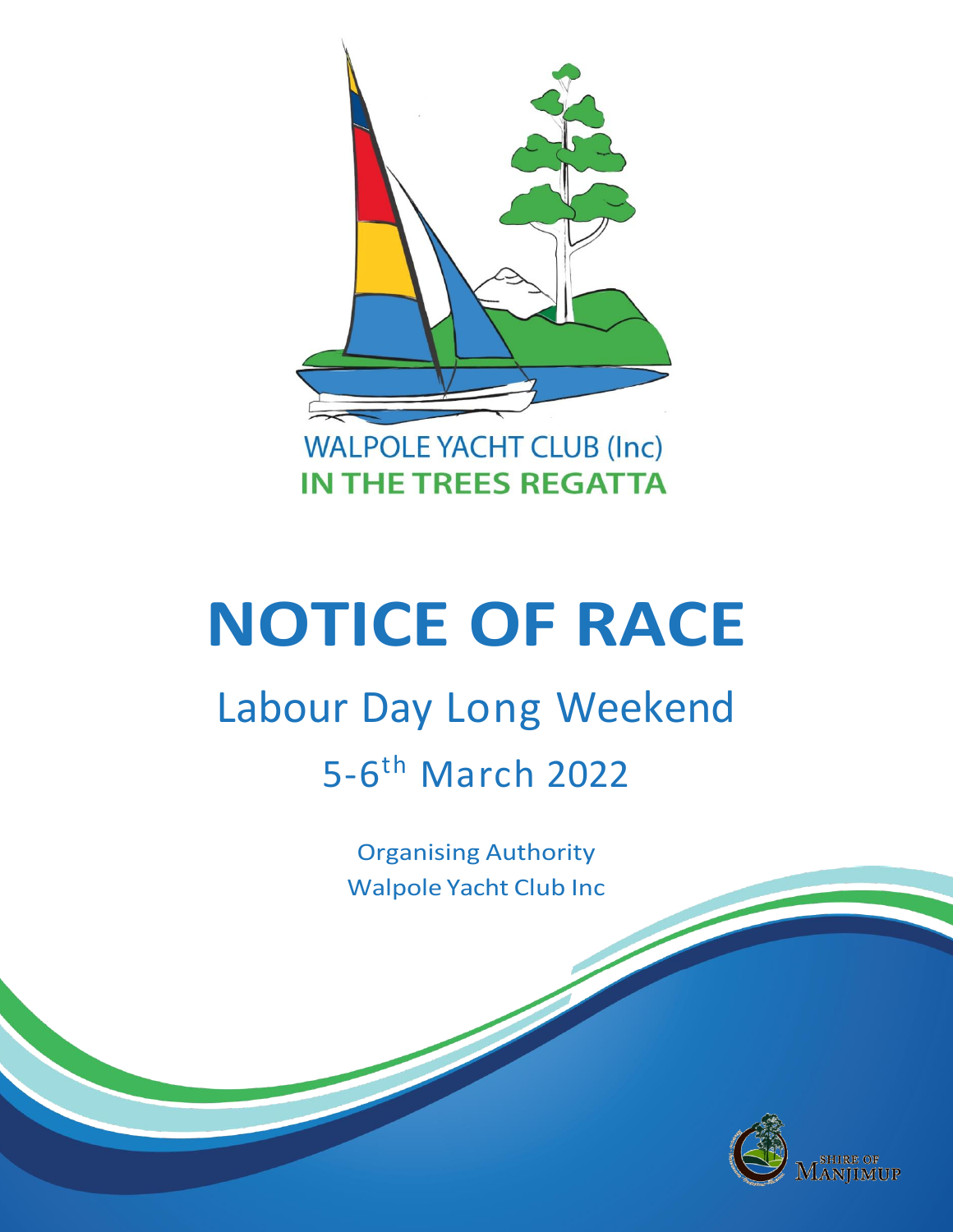#### **1 RULES**

- 1.1 The regatta will be governed by the rules as defined in [The Racing Rules of Sailing \(RRS\),](https://www.sailingresources.org.au/class-assoc/racing-rules/) the AS Special Regulations and the rules of the respective Classes.
- 1.2 Rule 44.1 is changed so that the Two-Turn penalty is replaced by the One-Turn Penalty.
- 1.3 State titles conducted at this Regatta may have additional Supplementary Sailing Instructions.
- 1.4 Arbitration shall apply as detailed in the Sailing Instructions.

#### **2 BOW NUMBERS**

2.1 Boats will be required to display bow numbers chosen and supplied by the Organizing Authority, details of which will be described in the Sailing Instructions.

#### **3 ELIGIBILITY**

The regatta is open to the following:

- 3.1 All OFF THE BEACH Dinghies
- 3.2 All OFF THE BEACH Trailer Sailers (JAM only)
- 3.3 All OFF THE BEACH Catamarans
- 3.4 Any shallow draft KEEL BOATS, e.g. Red Witch, Flying Fifteen
- 3.5 Any veteran OFF THE BEACH yachts
- 3.6 All competing yachts shall conform to the safety requirements of AS Special Regulations [Part 1](https://www.sailingresources.org.au/safety/specialregs/) (Keelboats) or **Part 2** (Off the Beach Boats). Safety inspections by the Organising Authority may be carried out at any time.
- 3.7 Organising Authority has the right to not accept entry

#### **4 FEES AND NOMINATIONS**

- 4.1 Nomination fee is \$90 per boat
- 4.2 Regatta shirts can be ordered through the online nomination process.
- 4.3 Eligible boats nominate by using the online process on [www.walpoleyachtclub.com.au](http://www.walpoleyachtclub.com.au/) If you have difficulty nominating and paying via this method please contact the Organising Authority via email at [inthetreesregatta@iinet.net.au](mailto:inthetreesregatta@iinet.net.au)
- 4.4 Nomination fees and Regatta shirts must be received prior to Sunday 20<sup>th</sup> February, 2022.
- 4.5 Late entries may be accepted at the discretion of the Organising Authority, and may attract additional fees.
- 4.6 Late entries will be unable to order Regatta Shirts.

#### **5 DIVISIONS**

- 5.1 There will be several divisions to cater for yachts of a similar class, type or performance.
- 5.2 Yachts will be allocated to a division by the Race Committee and the divisional yachts will be displayed on the Official Notice Board at the briefing marquee located at West Coalmine Regatta Office (see Attachment A).
- 5.3 A single class shall have a minimum of ten (10) boats.
- 5.4 A single class which is holding their State Championships shall have their own division regardless of the number participating.
- 5.5 A single class which has been allocated its own Division shall provide the race committee recommended handicaps for all entries.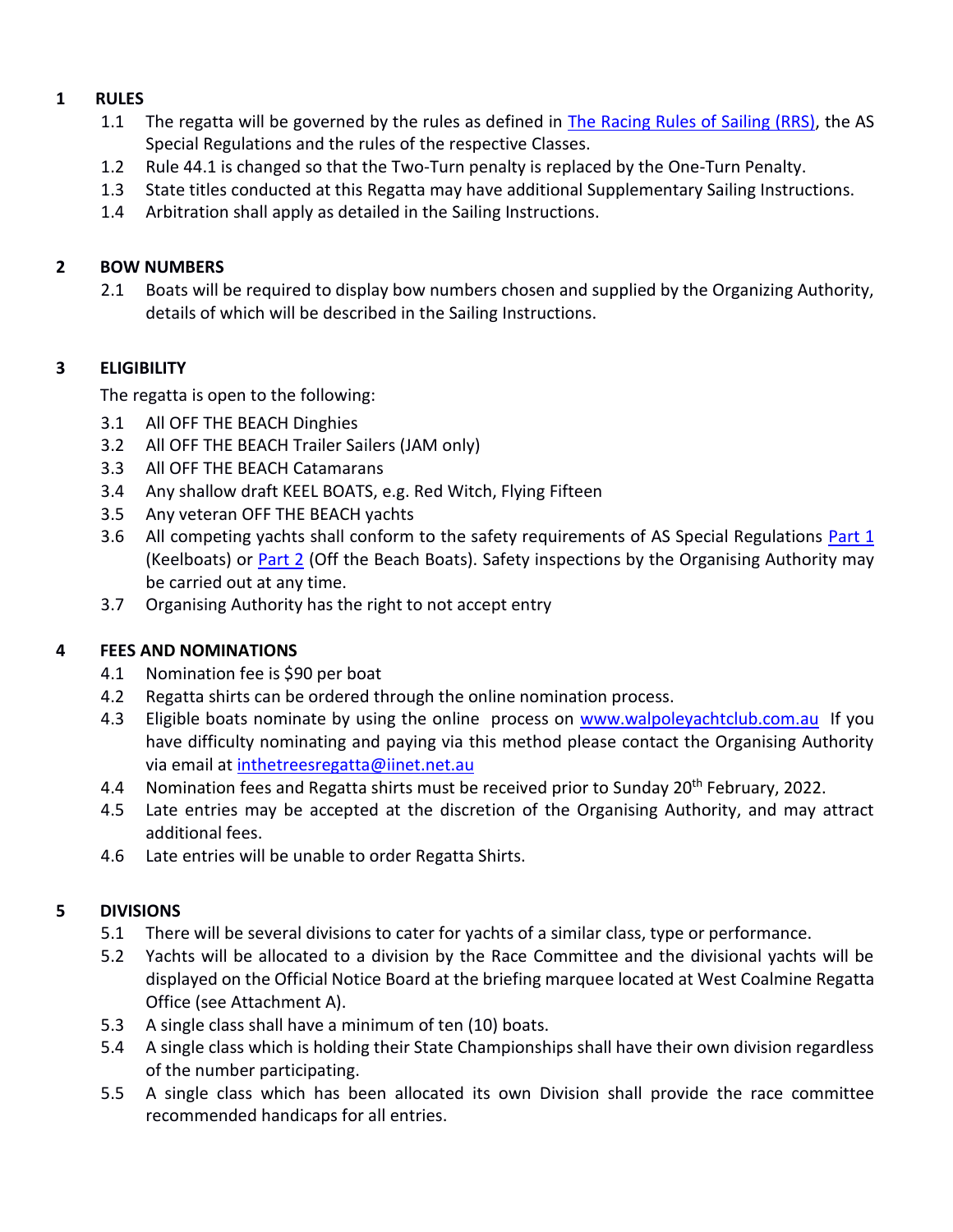#### **6 SCHEDULE OF EVENTS**

6.1 The Regatta will consist of up to five races, planning to include three races held Saturday afternoon and two held throughout Sunday.

| Friday 4 <sup>th</sup> March |                                                  |  |
|------------------------------|--------------------------------------------------|--|
| 1700 - 1900                  | <b>EARY REGISTRATION</b>                         |  |
|                              | Regatta Headquarters - West Coalmine Picnic Area |  |
|                              | <b>Assigning Bow Numbers</b>                     |  |

| Saturday 5 <sup>th</sup> March - Racing |                                                               |  |
|-----------------------------------------|---------------------------------------------------------------|--|
| $0900 - 1030$                           | <b>REGISTRATION &amp; SIGN ON</b>                             |  |
|                                         | Regatta Headquarters - West Coalmine Picnic Area              |  |
|                                         | <b>Assigning Bow Numbers</b>                                  |  |
| 1100                                    | Volunteers Briefing. On-water and On-Land Safety              |  |
| 1130                                    | Welcome & Competitors Briefing                                |  |
| 1300                                    | First Warning Signal (allocated 3 races running back to back) |  |

| Sunday 6 <sup>th</sup> March - Racing |                                                                 |  |
|---------------------------------------|-----------------------------------------------------------------|--|
| 0830                                  | Volunteers Briefing. On-water and On-Land Safety                |  |
| 0845                                  | <b>Competitors Briefing</b>                                     |  |
| 1015                                  | First Warning Signal (allocated 2-3 races running back to back) |  |
| 1700                                  | <b>Presentation and Results.</b>                                |  |
| onwards                               | Regatta Headquarters - West Coalmine Picnic Area                |  |
|                                       | BYO Informal gathering WYC providing extra BBQ's to use         |  |
|                                       | Presentations commencing at 1745                                |  |
|                                       |                                                                 |  |

#### **7 SAILING INSTRUCTIONS**

- 7.1 Sailing Instructions will be posted on [www.walpoleyachtclub.com.au](http://www.walpoleyachtclub.com.au/) prior to Saturday 5<sup>th</sup> March.
- 7.2 Sailing Instructions will be available at the registration desk, West Coalmine Regatta Office.

#### **8 VENUE**

- 8.1 Coalmine Beach, Knoll Drive, Walpole and Nornalup Inlets Marine Park.
- 8.2 Attachment A shows the regatta office area for registration, briefings and catering.
- 8.3 Attachment A shows boat launching area West entry at Coalmine Beach.
- 8.4 For Trailer Sailers it is recommended to use Walpole's main jetty and motor around to the WYC.

#### **9 THE COURSES**

9.1 The courses to be sailed will be detailed in the Sailing Instructions.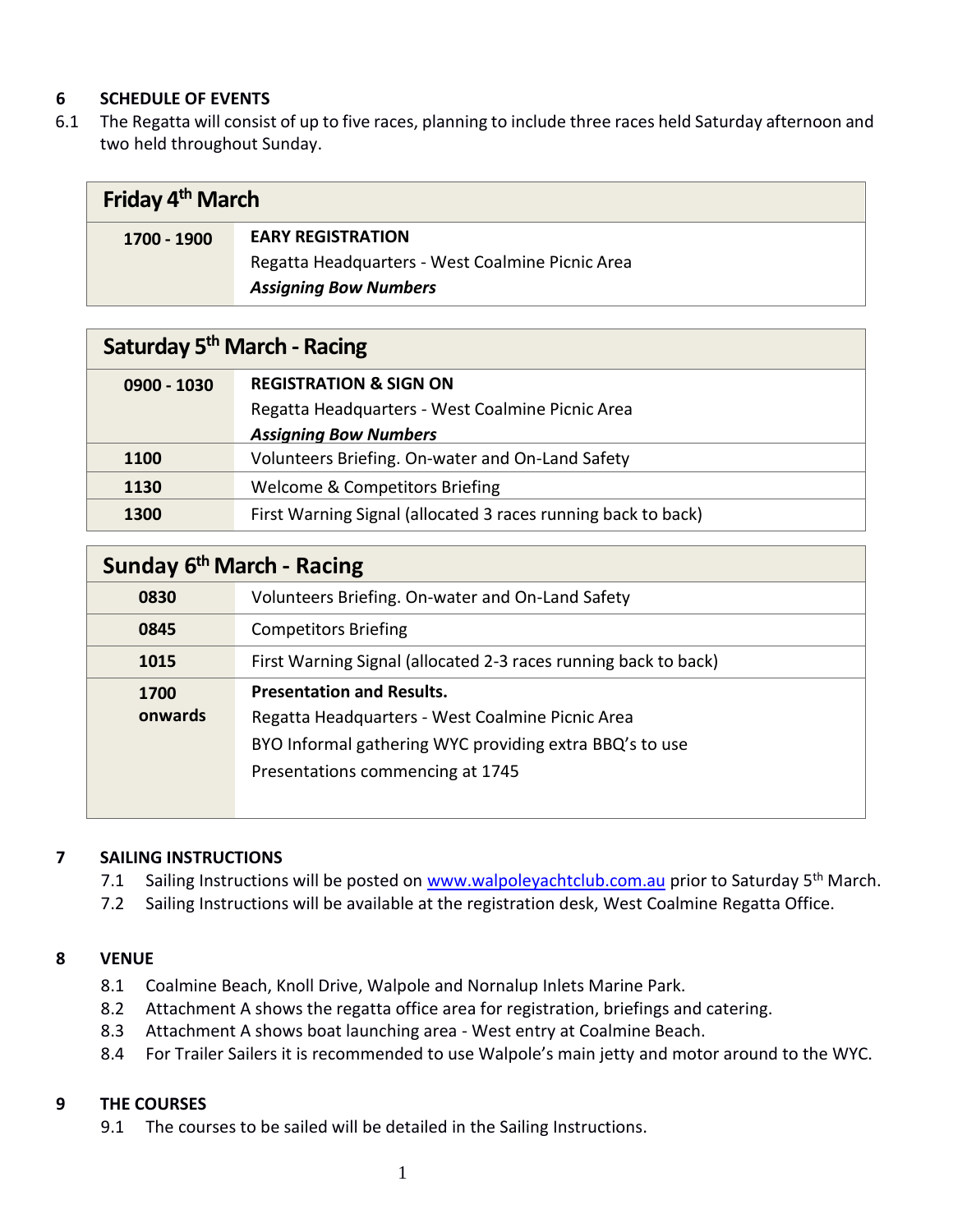#### **10 SCORING**

- 10.1 The low point scoring system Rule A 4.1 shall apply.
- 10.2 Two races are required to be completed to constitute a series.
- 10.3 When fewer than four races have been completed, a boat's series score shall be the total of her race scores.
- 10.4 When four or more races are completed, a boat's series score will be the total of her race scores excluding her worst score.
- 10.5 For single class divisions scoring will be for both across the line placings and handicap placings.
- 10.6 For mixed class divisions scoring will be for handicap placings only.
- 10.7 A boats starting handicap, unless provided under 5.5, will be the back calculated yardstick, calculated after the first two races. Handicap then will then be recalculated after each subsequent race.

#### **11 PRIZES AND TROPHIES**

- 11.1 Prizes will be awarded to each division, for each race.  $1<sup>st</sup>$  on handicap, with pennants awarded for  $1^{st}$ ,  $2^{nd}$ ,  $3^{rd}$  (on handicap) and fastest.
- 11.2 Trophies will be awarded at the end of the regatta on overall handicap standings for 1<sup>st</sup>, 2<sup>nd</sup> and 3<sup>rd</sup> for each division.
- 11.3 Championship Trophies will be awarded for single class divisions for 1<sup>st</sup>, 2<sup>nd</sup> and 3<sup>rd</sup> overall on results.
- 11.4 Class Perpetual Trophies may be awarded where provided by the Class Association

#### **12 DISCLAIMER OF LIABILITY**

- 12.1 Competitors participate in the regatta entirely at their own risk. See RRS [Part 1 Rule 4](https://www.sailingresources.org.au/class-assoc/racing-rules/) "Decision to Race". The Organising Authority, its associates and appointees will not accept any liability for material damage or personal injury or death sustained in conjunction with or prior to, during, or after the regatta.
- 12.2 Those taking part in this regatta are responsible for the seaworthiness of the boat that they are sailing and for the sufficiency and adequacy of its equipment.

#### **13 INSURANCE**

13.1 Each participating boat shall be insured with valid third party liability insurance with a minimum cover of not less than AUD\$5million (recommended \$10million) for any one incident or the equivalent. By signing the Entry Form, competitors have made a declaration that they have such cover. (If "insurance" may stop you from nominating/competing in the Regatta please contact the Regatta Events Coordinator, contact details below.)

#### **14 FURTHER INFORMATION**

| Contact: | Tom Pickett, Event Coordinator |
|----------|--------------------------------|
| Mobile   | 0474 212 031                   |
| Email:   | inthetreesregatta@iinet.net.au |
| Web:     | walpoleyachtclub.com.au        |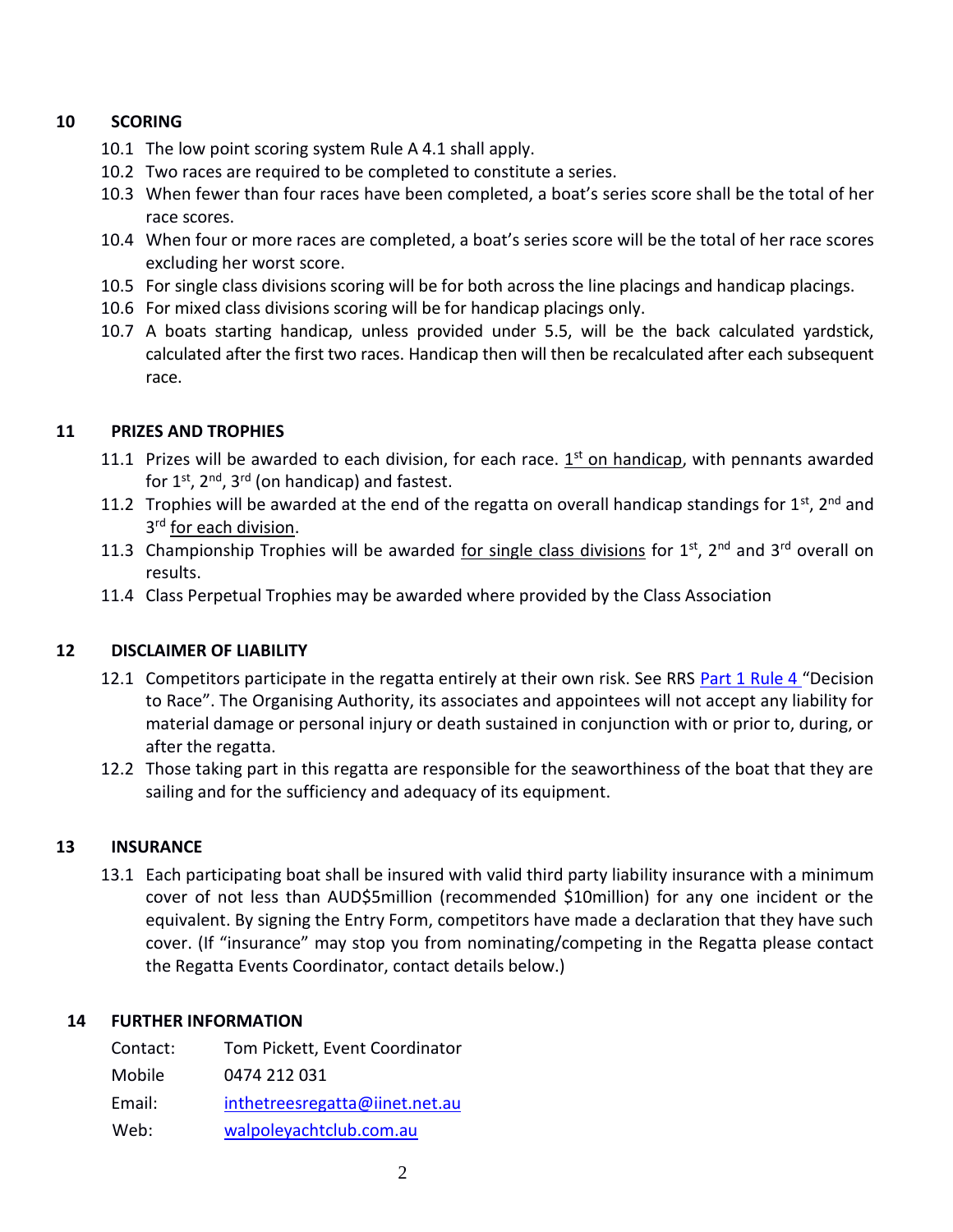#### **ADDITIONAL INFORMATION**

#### **1 Regatta Shirts:**

- View shirt styles and sizing chart at [WYC website](http://www.walpoleyachtclub.com.au/regatta-shirts)
- Final order for shirts Sunday 20th February, 2022

#### **2 Regatta Spectator Vessel Saturday 5 th March**

Spectators have a wonderful opportunity to be on board the **WOW Wilderness** vessel that will be stationed at the edge of the racing zone during the Saturday afternoon races. Departure: 13:30 @ Town Jetty Cost: \$TBA

#### **3 Sunday Presentation 6 th March**

- Presentations this year will be at Regatta Headquarters (West Coalmine Picnic Area). Commencing at 17:45. Prizes, Pennants and Trophies called out per division
- NO Presentation dinner this year.
- BBQ facilities and cooking equipment will be available free of charge

#### **4 Catering @ West Coalmine Beach Picnic Area**

Saturday 07:00 – 15:00hrs: Breakfast and Lunch, coffee and cool drinks

Sunday Morning 07:00-11:00hrs: Breakfast, coffee and cool drinks

#### **5 IGA Pioneer Store Opening Hours**

Friday 7:30am – 5:30pm, Saturday 7:00am – 5:00pm, Sunday 8:00am – 4:00pm

#### **6 Accommodation**:

Book accommodation early to avoid disappointment

Walpole Visitors Centre

T: 9840 1111 E[: info@walpole.com.au](mailto:info@walpole.com.au) web[: www.walpole.com.au](http://www.walpole.com.au/)